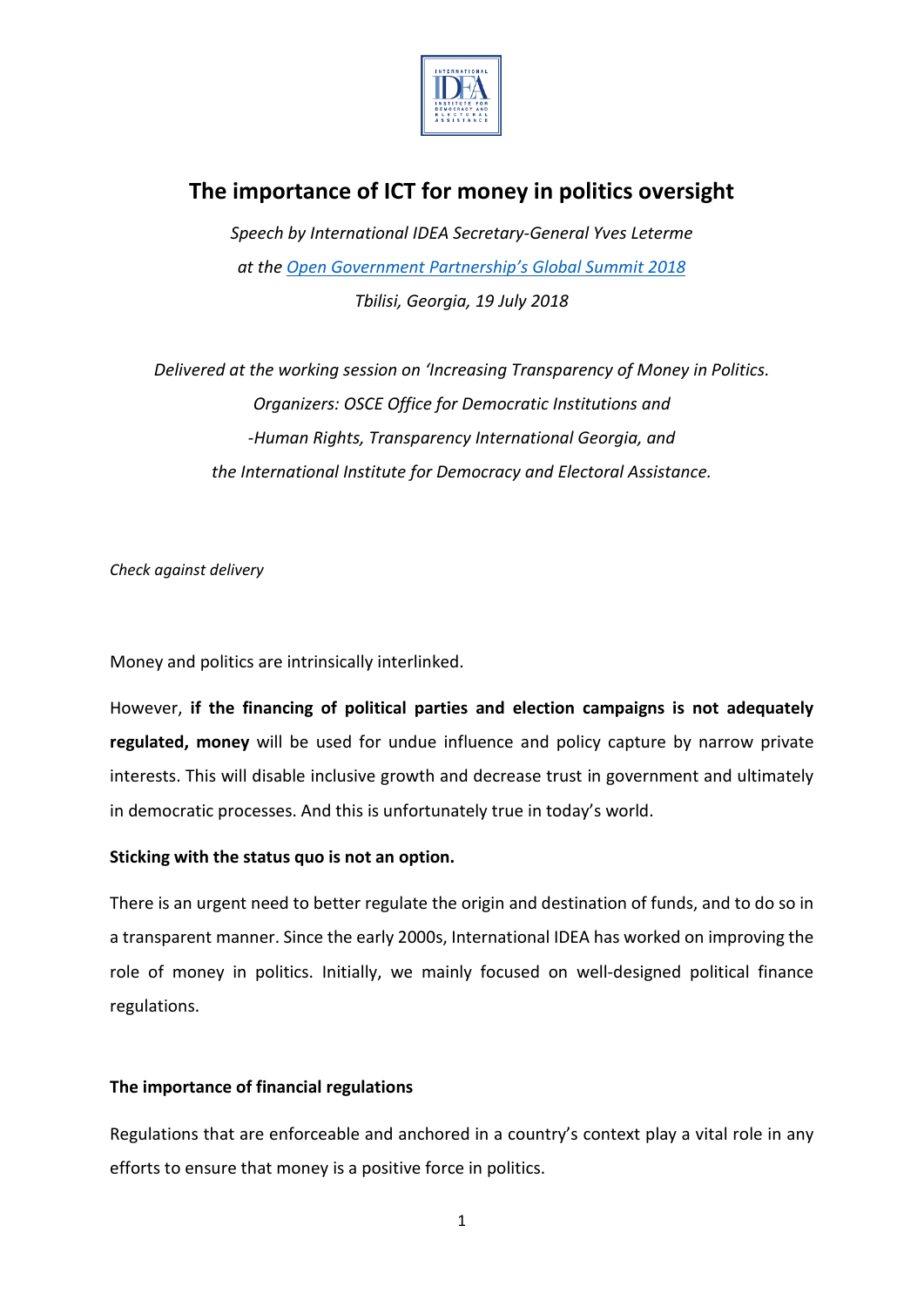

Regulations include limiting campaign donations and spending, encouraging smaller donations, and providing public funding to political parties, including non-monetary support.

Today, there is virtually no country in the world without political finance rules. As International IDEA research shows, 78 per cent of countries even regulate to a medium or high level. $1$ 

| each country <sup>6</sup><br>Æ,<br>$\overline{\mathbf{s}}$<br>ㅎ<br>regulatio<br>Level | <b>Africa</b> | Americas | Asia | eastern<br>entral<br>Asia<br>and<br>ō<br>Europe<br>Central<br>South-<br>Eastel<br>& Sou | Western Europe | Anglophone | Global |
|---------------------------------------------------------------------------------------|---------------|----------|------|-----------------------------------------------------------------------------------------|----------------|------------|--------|
| Low                                                                                   | 22%           | 11%      | 55%  | 0%                                                                                      | 38%            | 17%        | 22%    |
| Medium                                                                                | 53%           | 28%      | 5%   | 28%                                                                                     | 33%            | 33%        | 38%    |
| High                                                                                  | 24%           | 61%      | 40%  | 72%                                                                                     | 29%            | 50%        | 40%    |

Table 1.1. Levels of political finance regulation per country, by region

*Note*: The percentages refer to the proportion of positive answers in a region to the 26 yes/no questions in the International IDEA Political Finance Database.

However, in the past two years, we have come to realize that rules alone are not enough. To enhance the integrity of and trust in politics, enforcement of these rules through effective reporting and auditing practices is equally essential. According to International IDEA's political finance database, although 62 per cent of counties require political parties to publicly disclose financial information, such data are often only available in hard copy. More often, they are only available to a select few working at the oversight agency.

At a time of declining trust in politics, and a simultaneously increasing availability of open data, offline-accountability is not enough anymore. Luckily, we are seeing a considerable progress in the use of IT to enhance transparency.

## **The importance of ICT for money in politics oversight**

<span id="page-1-0"></span> <sup>1</sup> International IDEA, "Funding of Political Parties and Election Campaigns: A Handbook on Political Finance". Stockholm, 2014, p.3.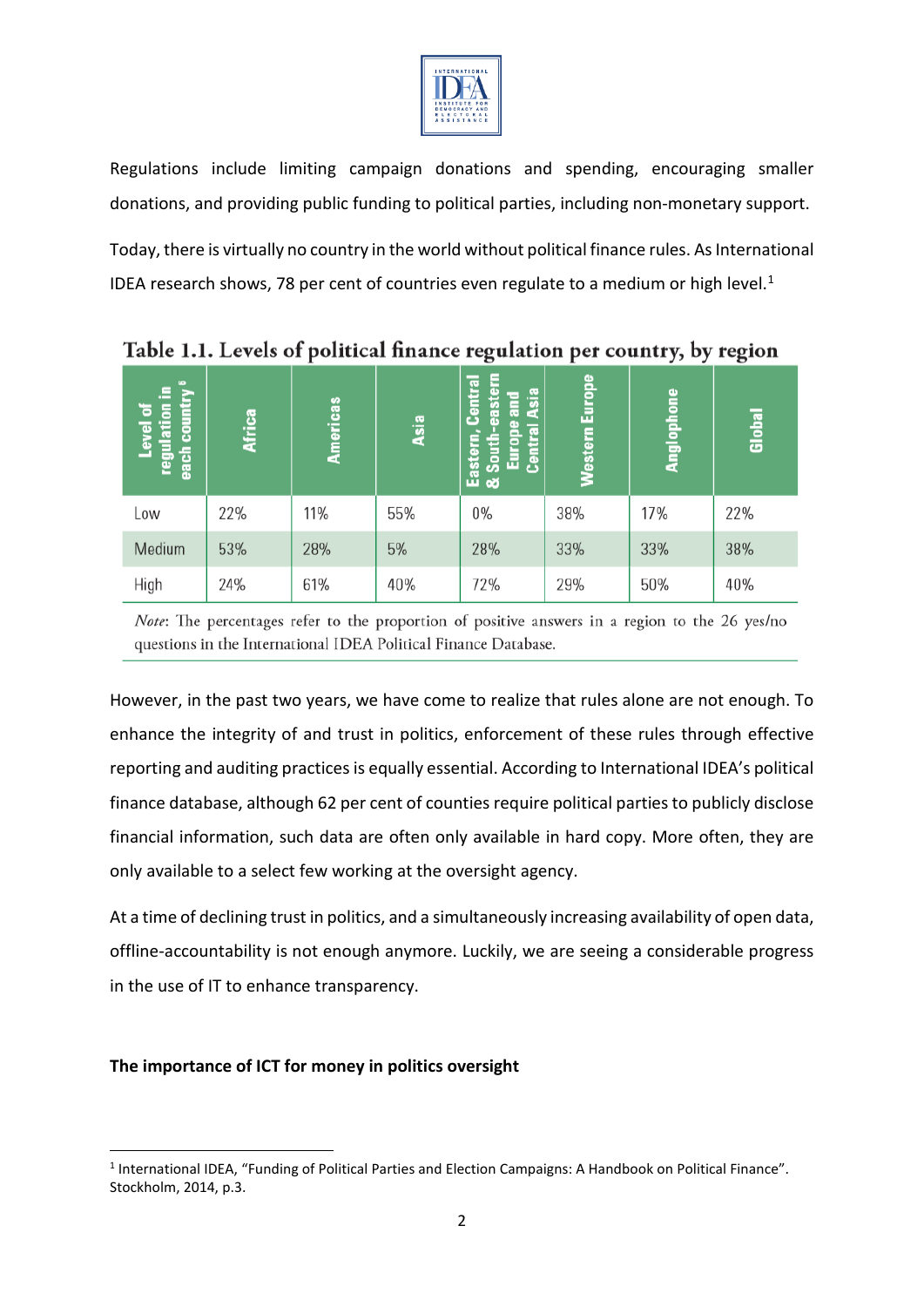

In a growing number of countries, parties and candidates file reports online and makes these publicly available on government websites. These become part of a wider societal effort to protect the integrity of politics. Today, there are only 16 countries with such systems. But the number is growing rapidly.<sup>[2](#page-2-0)</sup>



Figure I.2. Online reporting and disclosure systems for political finance around the world

The benefits of e-reporting in political finance have been striking. As watchdogs have known for a long time, the foremost value of open data is the ability to connect multiple datasets, to discern patterns and expose signs of corruption. But there is an additional value: to the larger public, online searchable systems bring data to life. The public can now easily see, share and discuss the names of large donors and recipients in an election campaign. And last but not least, political parties can save time and avoid errors.

As with any IT system in government, there are risks. There are the traditional risks to do with costs, capacity and maintenance, which all government-developed IT systems face.

International IDEA's e-reporting guide discusses each of these. However, perhaps the most important risk is cybersecurity. Should hackers infiltrate or seem to infiltrate digital reporting

<span id="page-2-0"></span> <sup>2</sup> Argentina, Australia, Brazil, Canada, Colombia, Estonia, Finland, Georgia, India, Latvia, Lithuania, Mexico Norway, Sweden, United Kingdom and the United States of America.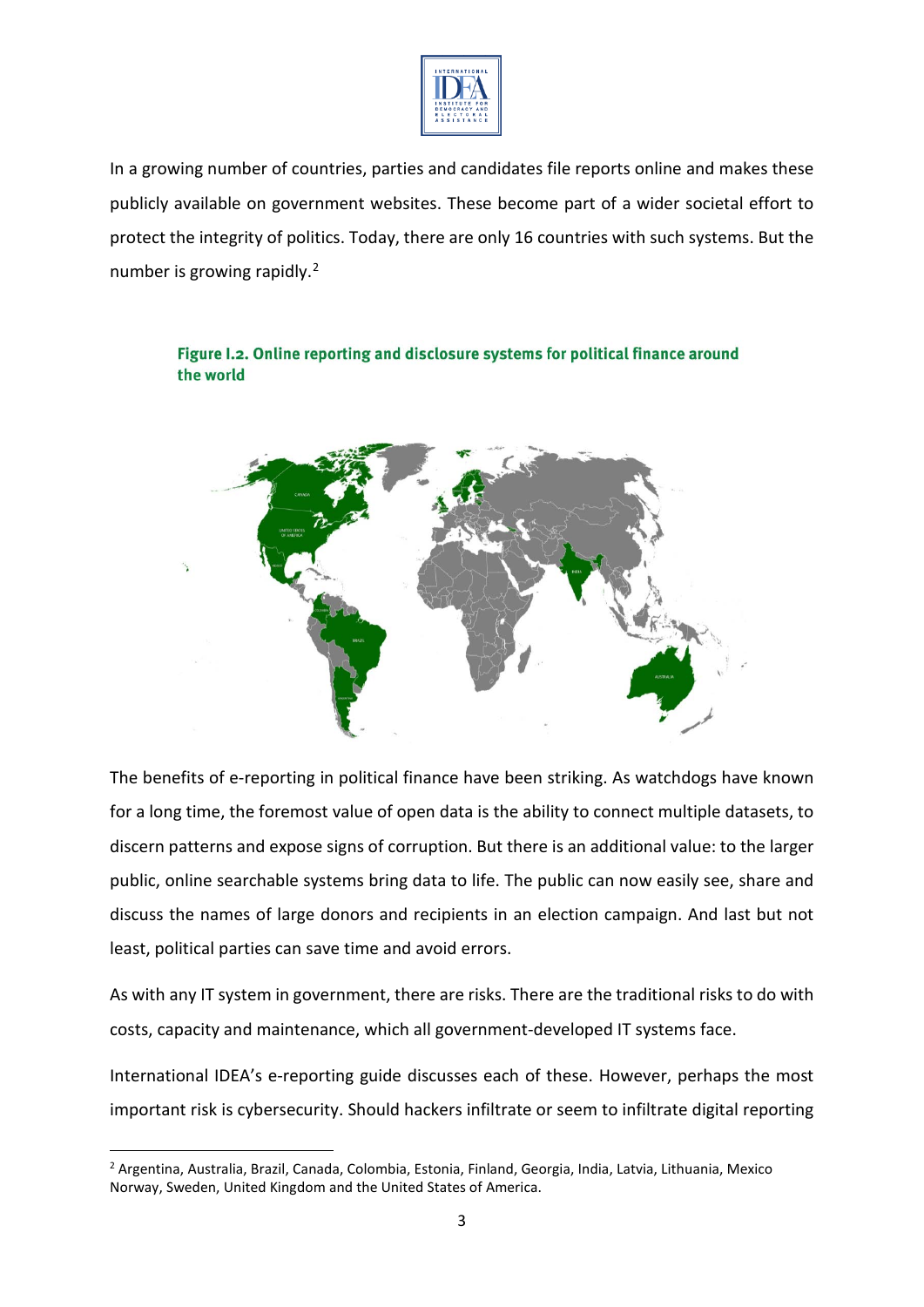

systems, it would bring public trust in political finance oversight to a complete standstill. Early next year, International IDEA will release a handbook on inter-agency collaboration in cybersecurity in elections, from which lessons can be applied to cybersecurity in political finance oversight.

### **International IDEA's work: Increasing knowledge and minimizing risks**

Some months ago, International IDEA released a manual, based on the experiences of the 16 countries that have an e-reporting system. **This Guide – "Digital Solutions for Political Finance Reporting and Disclosure" – helps oversight agencies that want to build e-reporting systems**.

International IDEA has also introduced these lessons in countries such as Georgia, Moldova, and Bosnia and Herzegovina. Georgia's system has now been running for nearly two years. Moldova plans to launch their system next year.

## **Increased online political crowdfunding, and online campaign spending**

A last development in ICT and the transparency of money in politics I would like to discuss is the rise of online political crowdfunding and campaign spending. In Online Political Crowdfunding, "many individuals donate small amounts of money to a political party through digital means".

Today, there are almost no established political parties that don't fundraise online in one way or the other. It is estimated that Barack Obama's 2012 reelection campaign raised USD 214 million through small donations. In the week after the British general elections were called in 2017, more than GBP 200,000 was raised for political projects on the website Crowdfunder.co.uk, The number of British candidates who used crowdfunding was estimated to have increased by 50 per cent, compared to those in the run-up to the 2015 election.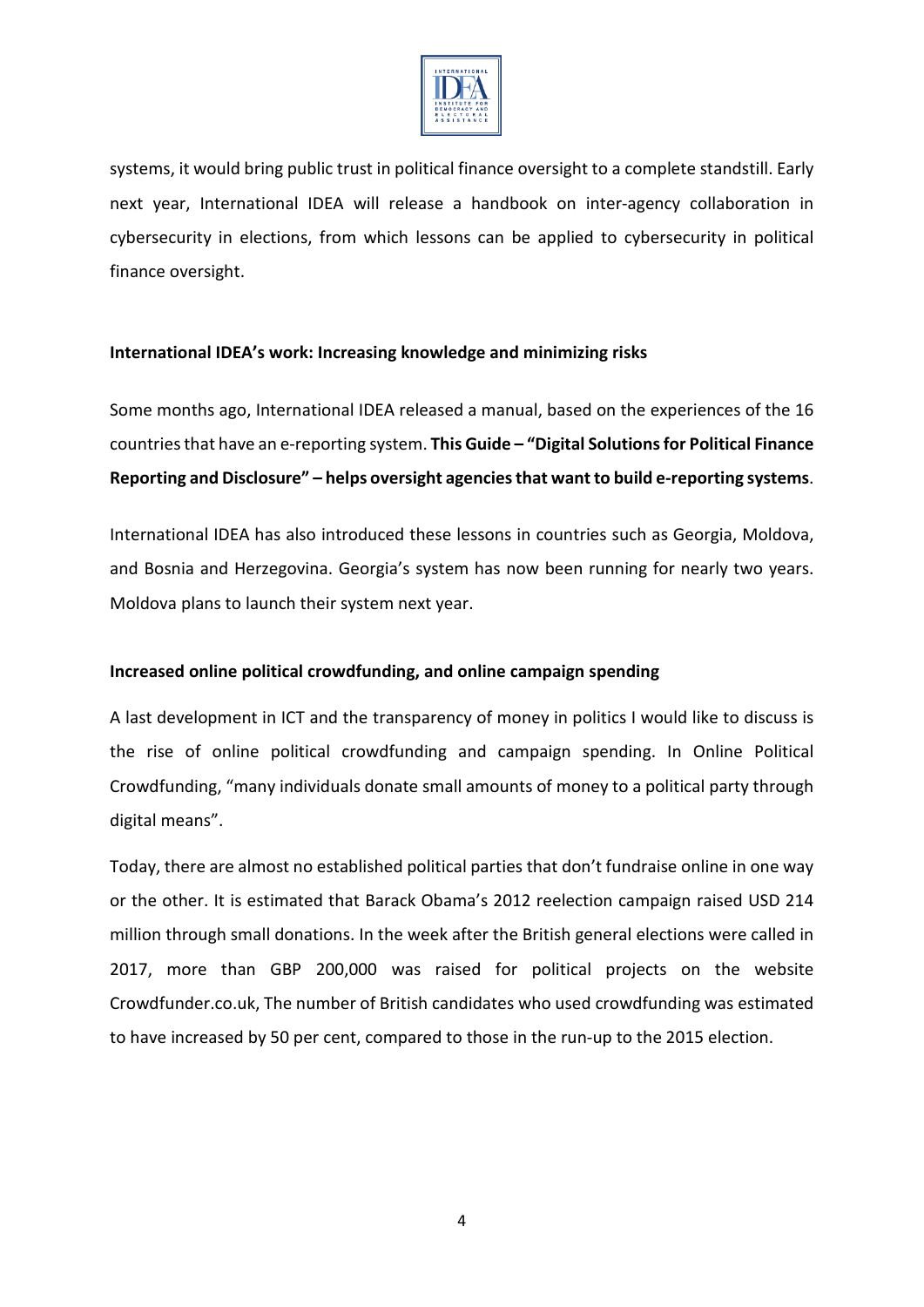

International IDEA's research on political crowdfunding<sup>[3](#page-4-0)</sup> shows that this trend will only grow. With the global drop in political party membership online fundraising is allowing political parties to secure funding from a broader range of supporters, and to go beyond a few big donors. Online campaign spending is similarly on the rise. The Donald Trump campaign of 2016 spent between USD 500,000 and USD 1.5 million on digital operations per day in the last month prior to election day<sup>4</sup>.

We should not be naïve: online crowdfunding and online spending create serious risks. First, online donations make it easier for big donors to split sums into smaller bits. Second, crowdfunding also makes it more difficult to check donor identities. And thirdly, online spending—such as on microtargeting—makes it more difficult to track who really pays for digital advertisements. The UK Electoral Commission recently called for urgent action to improve transparency around the targeting of voters online.<sup>[5](#page-4-2)</sup>

International IDEA supports such calls for greater transparency in online campaign spending. International IDEA is currently updating our political finance database and among 137 countries we have surveyed so far, only New Zealand, Bhutan and Chad place limits on online media advertising spending for political parties in relation to election campaigns.

A latest development is that of cryptocurrencies. Cryptocurrencies can have a profound effect on the integrity of politics in the future, for better or worse. Georgia is now ranked second in the world for cryptocurrency mining—behind only China<sup>[6](#page-4-3)</sup>. We understand that one Georgian political party has even started raising funds by mining cryptocurrency via the computers of willing supporters.

<span id="page-4-2"></span><sup>5</sup> UK Electoral Commission (2018[\) https://www.electoralcommission.org.uk/i-am-a/journalist/electoral](https://www.electoralcommission.org.uk/i-am-a/journalist/electoral-commission-media-centre/news-releases-reviews-and-research/urgent-improvements-needed-to-ensure-transparency-for-voters-in-digital-age,-says-electoral-commission)[commission-media-centre/news-releases-reviews-and-research/urgent-improvements-needed-to-ensure](https://www.electoralcommission.org.uk/i-am-a/journalist/electoral-commission-media-centre/news-releases-reviews-and-research/urgent-improvements-needed-to-ensure-transparency-for-voters-in-digital-age,-says-electoral-commission)[transparency-for-voters-in-digital-age,-says-electoral-commission](https://www.electoralcommission.org.uk/i-am-a/journalist/electoral-commission-media-centre/news-releases-reviews-and-research/urgent-improvements-needed-to-ensure-transparency-for-voters-in-digital-age,-says-electoral-commission) <sup>6</sup> Global Cryptocurrency Benchmarking Study (2017)

<span id="page-4-0"></span> <sup>3</sup> International IDEA, "Online Political Crowdfunding, Political Party Innovation Primer 2". Stockholm, June 2018. <https://www.idea.int/sites/default/files/publications/online-political-crowdfunding.pdf>

<span id="page-4-1"></span><sup>4</sup> International IDEA, "Digital Microtargeting, Political Party Innovation Primer 1". Stockholm, June 2018. <https://www.idea.int/sites/default/files/publications/digital-microtargeting.pdf>

<span id="page-4-3"></span>[https://www.jbs.cam.ac.uk/fileadmin/user\\_upload/research/centres/alternative-finance/downloads/2017-04-](https://www.jbs.cam.ac.uk/fileadmin/user_upload/research/centres/alternative-finance/downloads/2017-04-20-global-cryptocurrency-benchmarking-study.pdf) [20-global-cryptocurrency-benchmarking-study.pdf](https://www.jbs.cam.ac.uk/fileadmin/user_upload/research/centres/alternative-finance/downloads/2017-04-20-global-cryptocurrency-benchmarking-study.pdf)